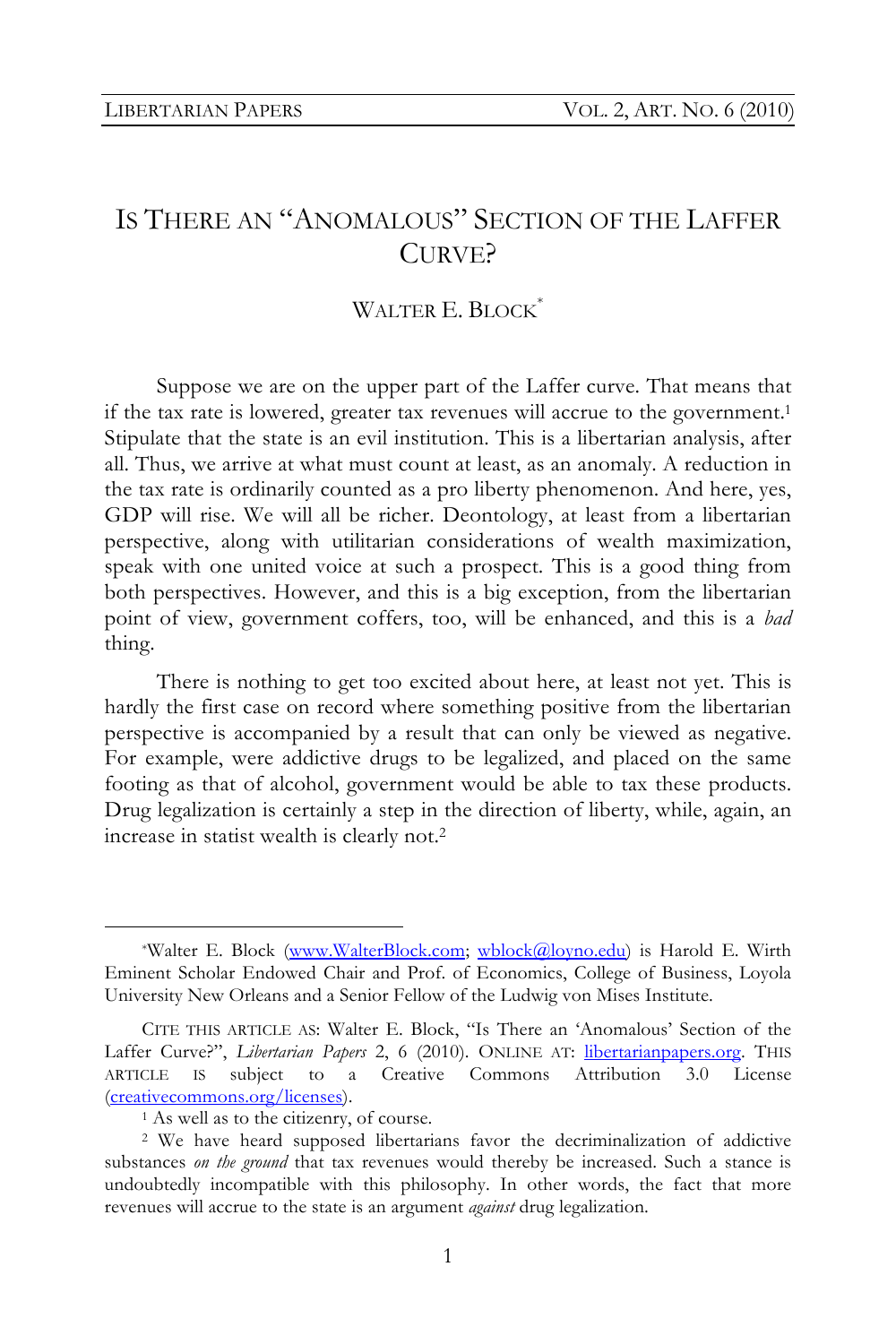So, in these two cases, Laffer curve,<sup>3</sup> drug legalization, we have exceptions to the general rule that utilitarianism, broadly construed, and libertarianism, always work in the same direction. Here, tax rate decreases, and the legalization of drugs, although they undoubtedly enhance wealth, liberty and prosperity<sup>4</sup> are also accompanied by reduced welfare: the state has more wherewithal with which to increase the scope of its depredations.

So far, so good. No libertarian would likely disagree with the foregoing. But, is there more to this issue than a mere anomaly? Is there a case for questioning whether, under these circumstances, libertarians should give their entire and undivided support to lower tax rates (and de criminalizing drugs)? To even broach this question leads us into complicated thickets, I contend.5

Before pursuing this line in inquiry, let us place one more case on the table: the military draft that occurred during the Viet Nam war. Here, I posit that the U.S. participation in this conflagration was unjust. Our government fought a country 10,000 miles removed from our shores, one that posed no danger whatsoever of invading us. This was an imperialist war, plain and simple. We assume, further, that had there been a voluntary military at the time, that the U.S. would have been able to pursue its murder of these foreign innocent victims for a longer duration, and to a much greater degree than was actually the case.6 Thus, the draft saved lives by ending this unjust war earlier than otherwise would have been the case.<sup>7</sup>

We have in the balance, here, interference with the convenience of an age cohort of American citizens who are drafted, and, yes, the deaths of more than a few of them,8 versus murder on a massive scale of innocent Vietnamese, both in the north and in the south.9

 <sup>3</sup> For a different but not incompatible analysis of the Laffer curve, see Barnett and Block, 2005.

<sup>4</sup> The take home pay of taxpayers increases, people are no longer brutalized for placing chemicals in their own bodies. Consenting adults are not any more imprisoned for buying and selling these substances.

<sup>&</sup>lt;sup>5</sup> I *told* you that things would get more "exciting."

<sup>6</sup> For an argument in favor of the volunteer military on the ground that this labor force policy allows the government to pursue wars libertarians consider unjust more effectively, see Boudreaux (1993). This author, no libertarian he, actually opposed the military draft on this very ground. For a critique of that viewpoint, see Block (1969).

<sup>7</sup> When graduates of Ivy League colleges were forced to take on the burdens and risks of the fighting, this sounded the death knell for U.S. involvement in Viet Nam.

<sup>8</sup> Actually, some 50,000 of them  $(\frac{http://thewall-usa.com/summary.asp;$ www.vhfcn.org/stat.htm).

<sup>&</sup>lt;sup>9</sup> The best estimates (http://answers.google.com/answers/threadview?id=5096) are about 4 million civilians, and over 1 million military personnel, and this does not include deaths in Laos and Cambodia, also due to U.S. imperialism. Many more Vietnamese than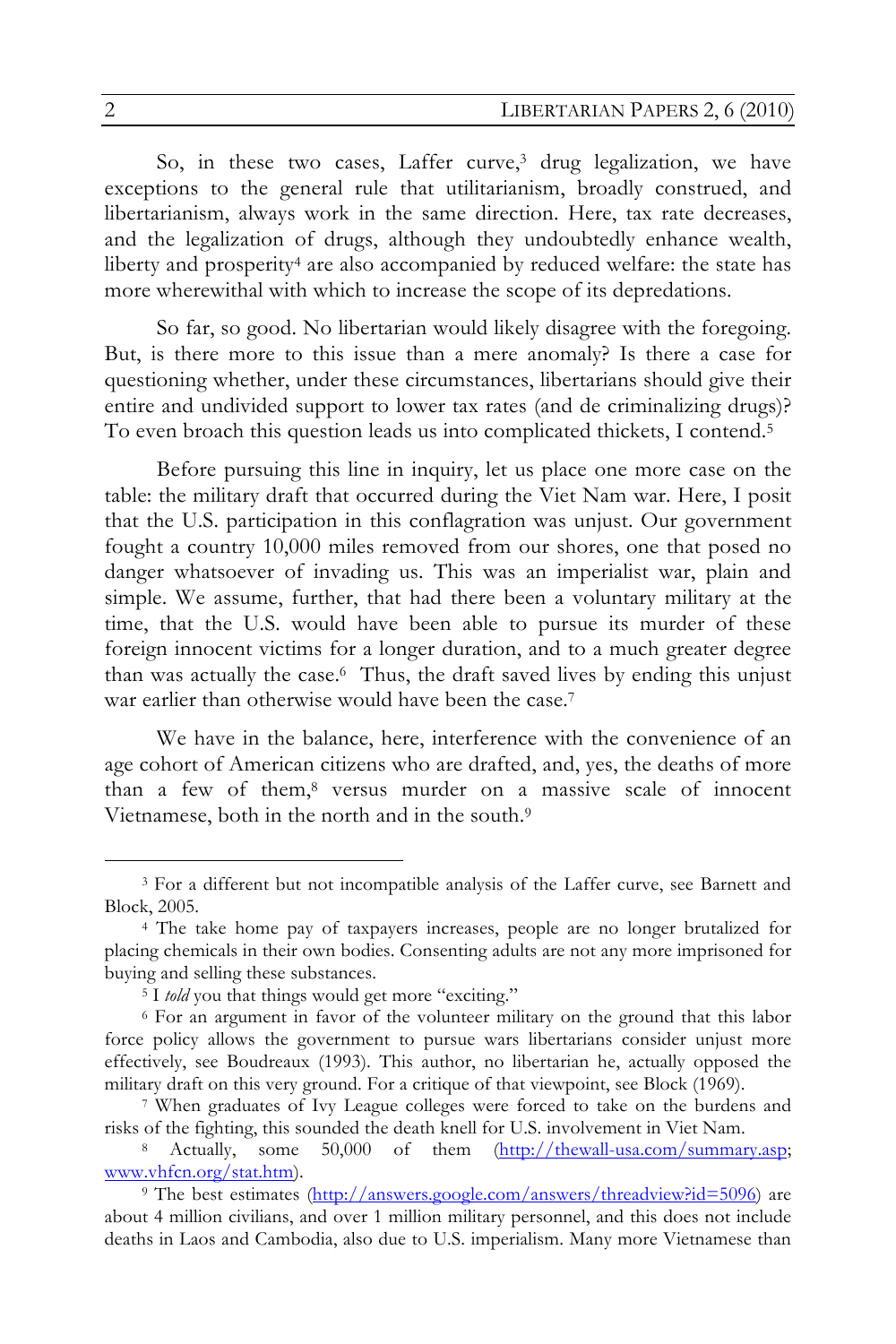### IS THERE AN "ANOMALOUS" SECTION OF THE LAFFER CURVE? 3

What all three of these cases have in common is a clearly libertarian policy10 that was followed, in a cause and effect relationship, by anti libertarian results.11 Should libertarians, therefore, oppose these three initiatives? Specifically, should we as libertarians resist lower tax rates when we are located in the upper section of the Laffer curve? Do we as supporters of laissez faire capitalism contest drug legalization on the ground that it will aggrandize government wealth, and thus enable it to pursue even more evil deeds than at present? Should the freedom movement, perish the thought, actually *favor* a military draft?

"Not bloody likely" would be the typical response emanating from this quarter. And, indeed, these positions do indeed seem counter intuitive, indeed, wildly so. However, let us attempt to tip the balance in the direction of utilitarian considerations, and away from what appears, at least initially, as the correct deontological answers to these questions.

Suppose that if any of these three libertarian policies were accomplished the all powerful Martians would blow up the entire earth, and all on it would perish. Why? Because the US government had the following advantages: its additional revenue mulcted from the long suffering taxpayers due to a fall in the tax rate, and supplementary money forthcoming to it from drug legalization, plus, a voluntary military which did not call forth massive protests against its rule. With these benefits, the US government, as was its wont, attacked Mars, we may now suppose. Without these extra revenues, America would have been forced to follow a policy of peace with the fourth planet. Unbeknownst to the US authorities, instead of picking on relatively defenseless countries, in Mars, they found more than they could chew.

So, are lower tax rates, etc., even *compatible* with libertarianism, let alone required by this philosophy, under such conditions?

It is time to consider the philosophy of liberty in more detail. At first glance, libertarianism may be defined as the embodiment of the non aggression axiom coupled with the homesteading theory of property rights (Rothbard, 1973, 1998). Here, libertarianism would rule out of consideration higher taxes, drug prohibition and the draft. They all violate the non aggression principle (NAP). It is my contention, however, that although this definition will suffice for the overwhelming majority of "ordinary" cases, it is only a first approximation to the truth. It leaves our beloved philosophy

American soldiers perished, presumably due to the technological advantages enjoyed by the latter.

<sup>10</sup> Lower tax rates, legalized drugs, an end to the military draft.

<sup>&</sup>lt;sup>11</sup> The government has increased funding with which to pursue its evil deeds, including pursuing unjust wars.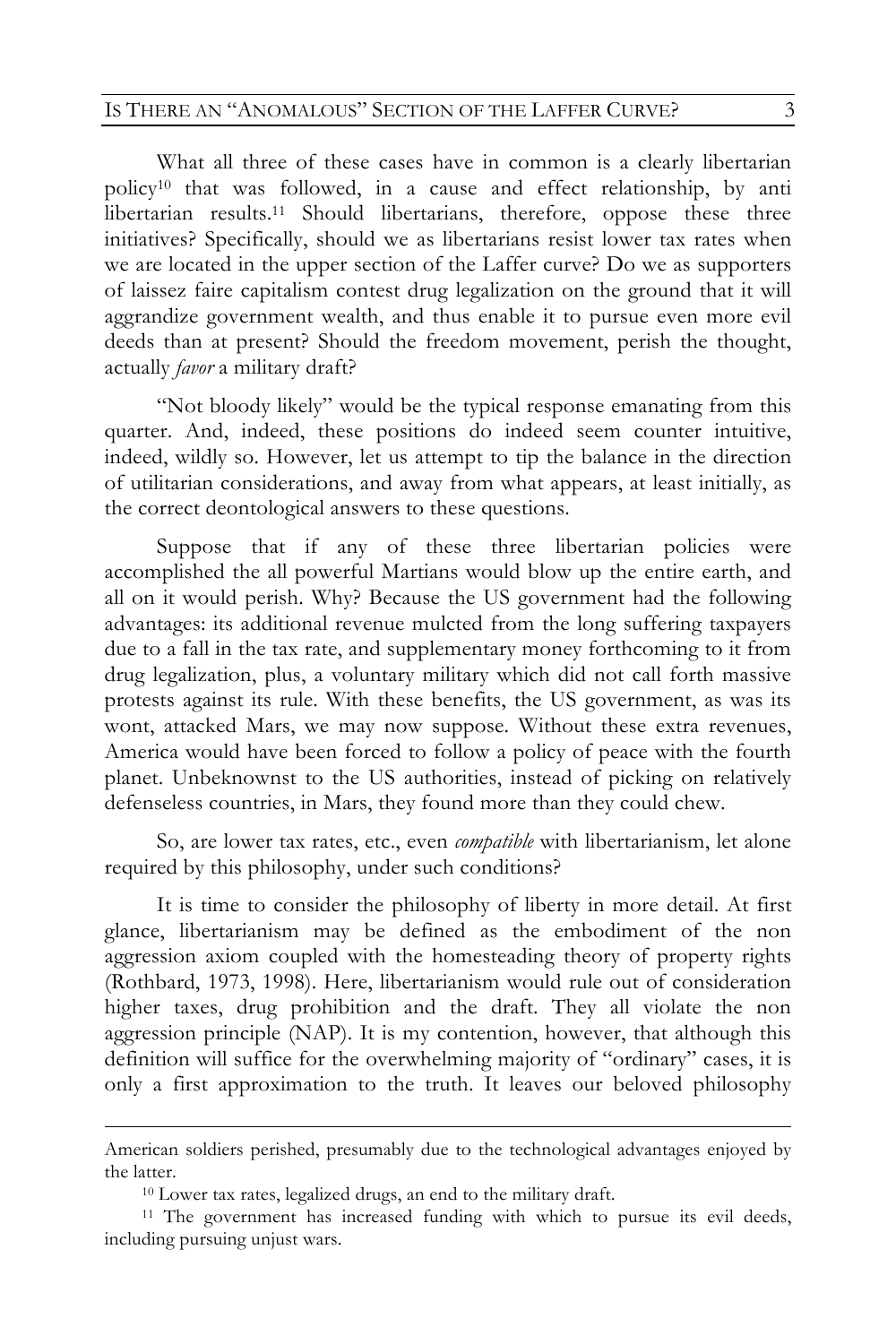vulnerable to the Martian example. "Justice though the heavens fall" (the earth is destroyed) cannot, must not, be all there is to libertarianism.

I therefore propose an alternative, or, rather, a further explication of libertarianism. In this view, libertarianism becomes a theory of punishment, in its more well-developed format. Punishment for what? Why, of course, for the violation of the NAP.

We must cleave to *some* vestiges of traditional libertarianism in this new understanding of it. In this alternative dispensation, the libertarian would in effect say to the would-be murderer or rapist: it is a matter of irrelevance to us whether or not you engage in the acts you are now contemplating. Qua libertarians, we do not really care one way or the other.12 However, if you engage in such acts, we will punish you to the full extent of the law.13

There are two problems that immediately arise with this interpretation that must be addressed. First, is it really true that it is a matter of irrelevance whether or not the NAP is violated? Well, according to the old adage, "Don't get mad, get even," there is indeed a sense in which we really do not "care." All the "caring" in the world, after all, will not protect against violations of the NAP. As moralists we can still inveigh against such dastardly deeds. But, if we really want to stop people who cannot be dissuaded from them by considerations of civilized behavior, only a credible threat of force, actually carried out with a high probability, will suffice. That is really all society has to employ against marauders, when you come down to it, in any case. Second, will such an interpretation support the NAP, or will it run counter to it? My claim is that not only will this interpretation undergird the NAP, it is the *best* way to do so. I cannot think of a better way to promote obedience to the NAP than to threaten physical sanctions against those who violate it.

 <sup>12</sup> As ethicists, we of course oppose murder, rape, and other uninvited border crossings.

<sup>13</sup> Libertarian punishment theory calls for rather Draconian measures. On this see Block, 1999, 2002–2003, 2003, 2004a, 2004b, 2006, forthcoming; Block, Barnett and Callahan, 2005; Gregory and Block, forthcoming; Olson, 1979; Rothbard, 1998, 88; Whitehead and Block, 2003. In the view of Rothbard (1998, p. 88, ft. 6):

It should be evident that our theory of proportional punishment—that people may be punished by losing their rights to the extent that they have invaded the rights of others—is frankly a *retributive* theory of punishment, a "tooth (or two teeth) for a tooth" theory. Retribution is in bad repute among philosophers, who generally dismiss the concept quickly as "primitive" or "barbaric" and then race on to a discussion of the two other major theories of punishment: deterrence and rehabilitation. But simply to dismiss a concept as "barbaric" can hardly suffice; after all, it is possible that in this case, the "barbarians" hit on a concept that was superior to the more modern creeds.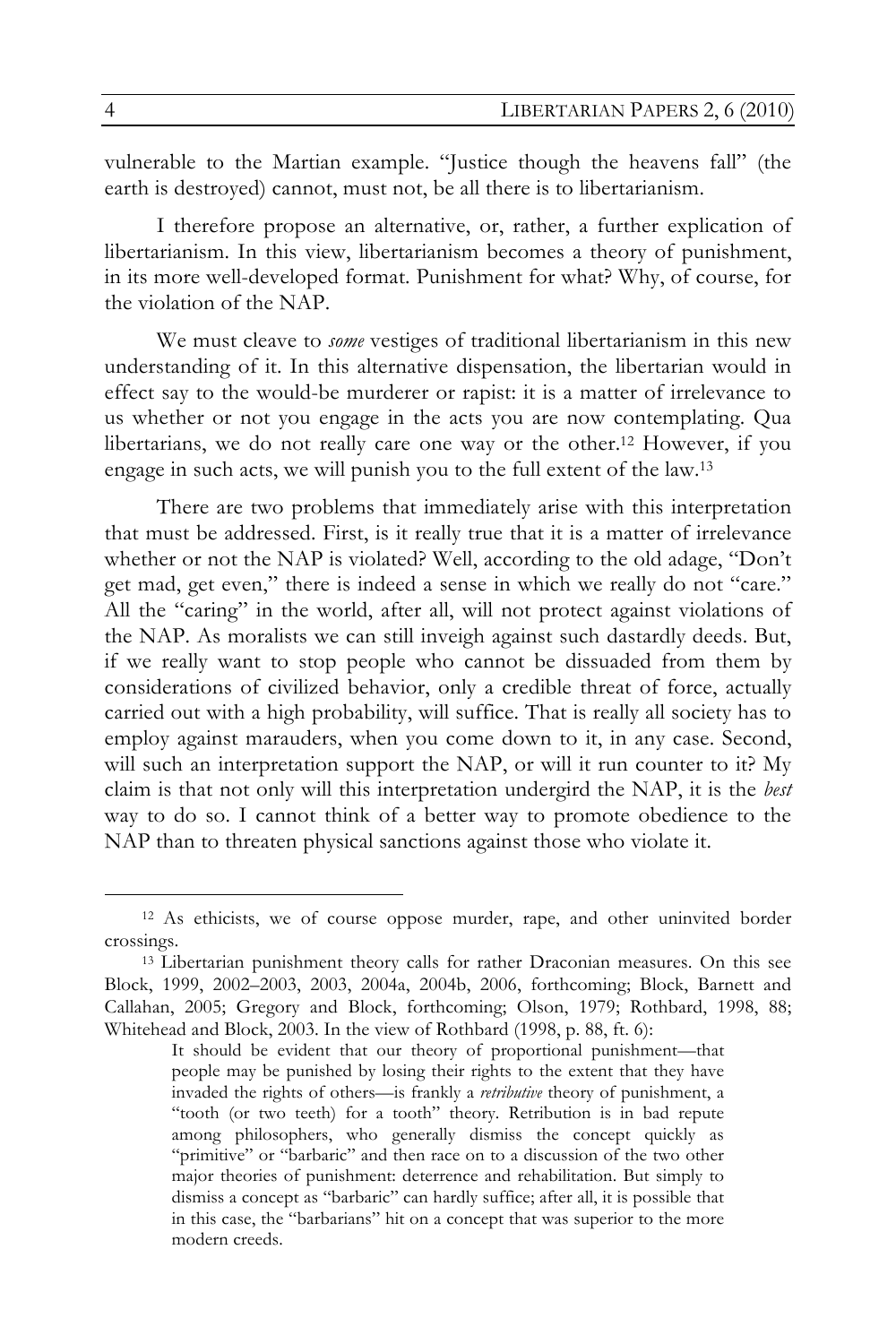#### IS THERE AN "ANOMALOUS" SECTION OF THE LAFFER CURVE?  $5$

Here, then, is the denouement. The government is contemplating lowering tax rates. We libertarians know (I stipulate) that if they do, they will gain additional monies necessary to provoke the Martians, who will end it all for all of us.14 So, the libertarians somehow over rule this reduction in the tax rate, thus saving the planet from destruction.<sup>15</sup> But, of course, those libertarians responsible for the rescinding of the tax reduction<sup>16</sup> are guilty of a crime. They have in effect stolen the additional revenue that would have accrued to the long suffering tax payers, under the tax rate reduction plan. So, they must be punished, for violating the NAP. We first hold a ticker tape parade for these criminals,<sup>17</sup> fete them all over the (grateful) world (since they have saved humanity). They were truly heroes, since, not only did they save us, but, as libertarians, they acted against the beloved NAP. But, then, given our new interpretation of libertarianism, we punish them to the full extent of the law, and, with their acquiescence!18 They full well know what they were doing when they refused to lower tax rates, or to legalize drugs, or when they organized a draft, all to keep the Martians off our backs. They were saving the human race, by violating the NAP. Thus, as good libertarians, who are also utilitarians, they *welcome* their punishment. In this way, *only* in this way, can we eat our utilitarian cake, and keep our deontological cake, too.

There is one fly in the ointment, however. They Martians, clever folks, diabolical beings that they are, are determined that we libertarian earthlings *not* have our cake and eat it too. They do not wish to allow us to save the earth, and stick to our NAP too. Or, at least, to punish those who violate it. So, they send out the following message: "if you punish those heroic libertarians who were trying to save the planet, and their NAP too, by prohibiting drugs, or instituting the draft, or opposing tax rate reductions, if you so much as touch a hair on their heads, we will renew our unstoppable threat to kill you all." Well, this is too much for even the present author. If the Martians, armed with their irresistible might, are willing to go so far, we cannot maintain our NAP and save the world to boot.19

 <sup>14</sup> Were it just the white males of us, this would be tolerable. But, women, blacks, homosexuals and other protected victim groups will *also* be slaughtered, and this no civilized, well, politically correct, order can tolerate.

<sup>15</sup> The Greens, at least, will support us on this one. They may not care too much about humanity, but they *love* Gaia.

<sup>16</sup> Think of a Ron Paul type "politician."

<sup>17</sup> No scare quotes around this word. These libertarians are indeed criminals; they have violated the NAP.

<sup>18</sup> They still revere the NAP, even as they violate it. They *welcome* their punishment.

<sup>19</sup> Although we have seemingly compromised with the NAP in this article, I am still extremist enough to tell the Martians at this point, to "go take a hike," "publish and be damned," etc. "Justice though the heavens fall" can be put off only for so long.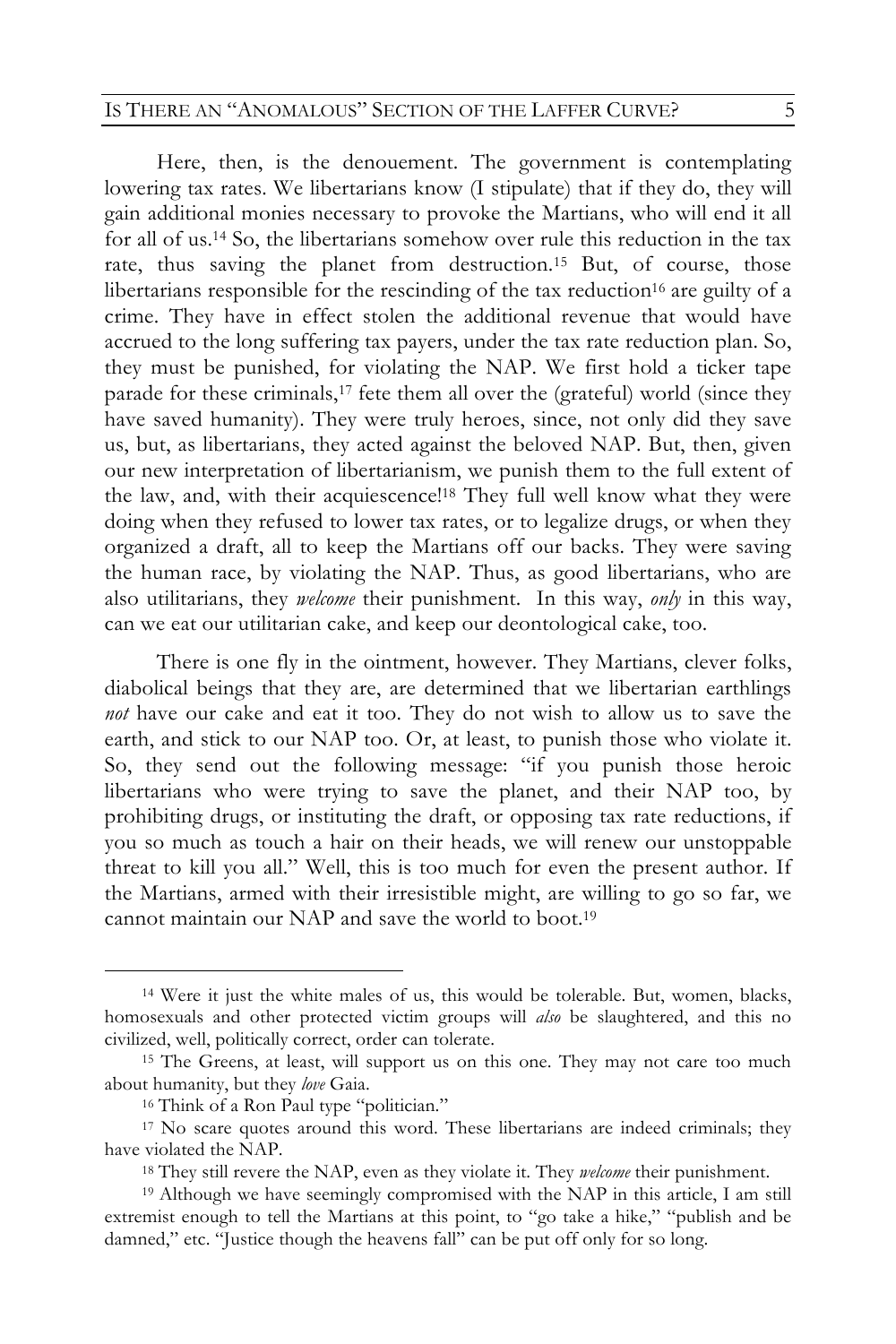Yes, if the Martians are that determined to drive a wedge between utilitarianism and libertarian deontology, we mere mortals cannot stop them. So, what did we gain by interpreting the libertarian NAP as but the first approximation of libertarianism, and calling libertarian punishment theory a more sophisticated and truer version of our philosophy? We achieved one important step in the argument. As long as we libertarians "merely" had to inaugurate a military draft, raise tax rates and/or oppose drug legalization, our reconciliation was possible. We could cleave to our punishment theory version of libertarianism, when the plain old simplistic NAP surely could not. It was only when the Martians (clever rascals) wheeled out their heavy intellectual artillery that we were forced to retire from the field in disarray, compelled to acquiesce in the destruction of the entire third planet, or renounce the punishment theory interpretation of libertarianism.

Let us try to make this point in yet another way. In the movie, *Dr. Strangelove*,<sup>20</sup> there is a scene where the characters need some change to use for a coin operated telephone. Their call is very important; it will, to hark back to the Martian example, save the world from nuclear destruction. The problem is that none of the characters have any coins. However, there is a Coke machine sitting right there, just chock full of change. One character points to it, and tells a soldier with a gun to shoot at the machine, so that they can avail themselves of the means necessary to make this vital telephone call. Horrified, another character says, splutter, splutter, "But you can't do that. This coke machine is *private property* (paraphrase)." This line garners, perhaps, the biggest laugh in the entire movie. It is a direct attack on the NAP. Consider for a moment Kant's categorical and hypothetical imperatives. The NAP takes the position of the former. It states, in effect, "Thou shalt not break into to Coke machines to get change, no matter if the fate of the entire world hangs in the balance." If this is the essence of libertarianism, then it is susceptible to just this sort of objection. And, it is truly a powerful one, as witness the heartfelt laughter of every audience who ever saw this movie at this scene.

In contrast, the Kantian hypothetical imperative would state the following: "*If* you break into the proverbial Coke machine, you rotten immoral person, *then* you are going to have to pay some very serious damages for your destruction of private property." My claim is that this is a far more palatable stance for the philosophy of libertarianism to embrace. To conclude this section of the paper. The NAP, simpliciter, implies that *never, ever* should we oppose the legalization of drugs, *no matter what* the consequences. The more sophisticated version of libertarianism, punishment theory, states

 <sup>20</sup> www.imdb.com/title/tt0057012/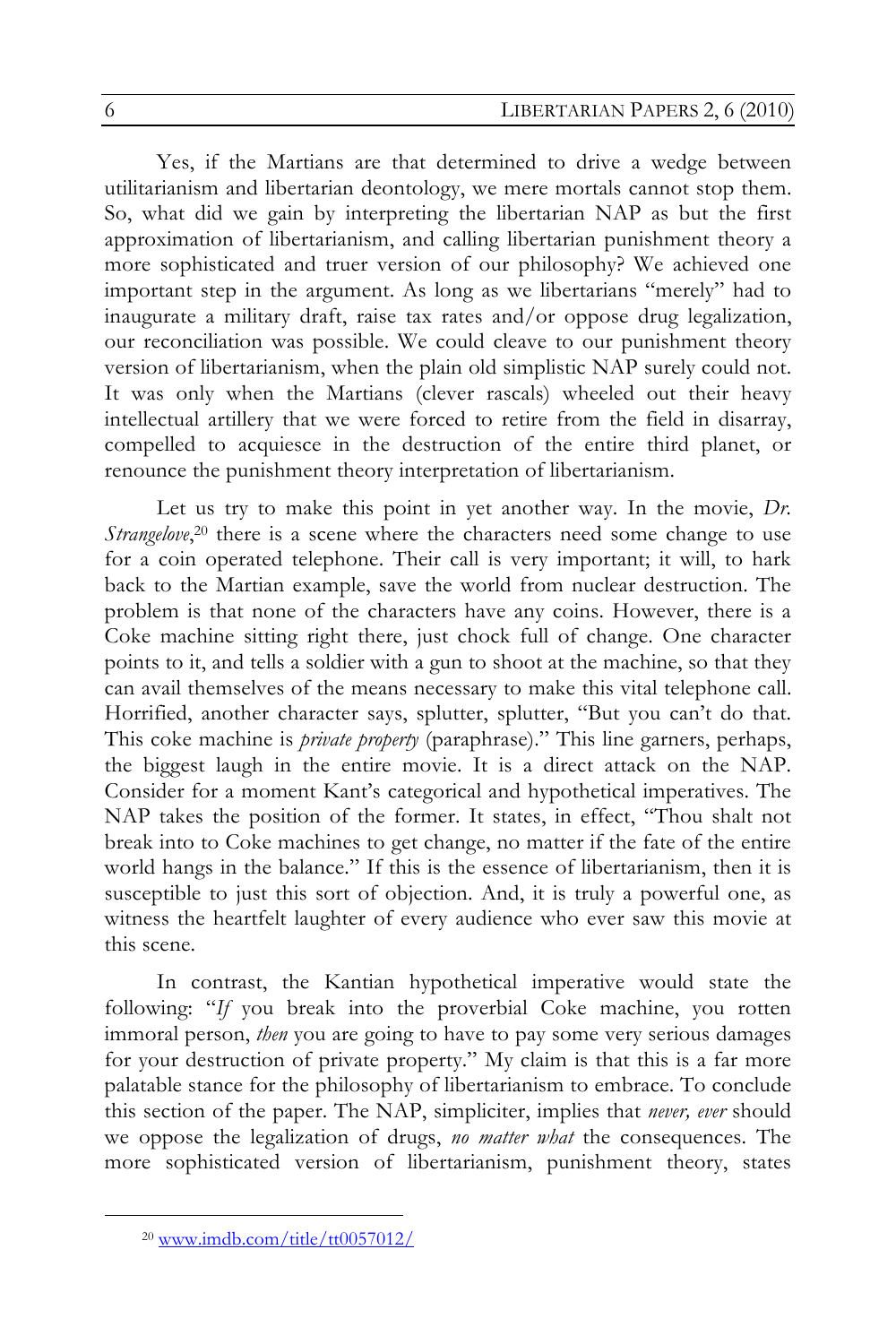something very different. If the consequences are great enough in terms of rights violations, then, indeed, it is appropriate for a libertarian to oppose drug legalization, provided that those who oppose it are made to pay the proper penalty. Ditto for lowering tax rates, assuming our location on the top part of the Laffer curve. If this will give the evil government sufficient means to engage in serious enough rights violations, then libertarian heroes should oppose it, and be willing and ready to pay the penalty for cooperating with theft. And, yes, even the draft is justified if the consequences of the voluntary military are dire enough.

Let us now consider several more cases so as to clarify this viewpoint. Strictly speaking, pushing someone out of the way of an onrushing truck that will kill him if he remains where he now is, constitutes assault and battery. If someone wants to be heroic enough to do this, he should be willing to (possibly) pay the penalty for so doing.21 If the rescuer shoves hard enough, the saved person may have his arm broken. It might seem churlish of this person to sue his rescuer for damages, but that would be his right under this present interpretation of libertarianism.

Let us take yet another hack at this difficult issue. In the narrow, limited, strict, dare we say simplistic interpretation of NAP, it is illicit and improper to violate the NAP, period. No exceptions. Anyone who does so, or advocates that this be done, is that extent not a libertarian. In Kantian terms, we have a categorical imperative: one may not violate the NAP, case closed.

In contrast, our wide, loose, open, complex, interpretation is that the NAP is the lodestar of libertarianism. But, in my view, it is sometimes legitimate to violate the NAP, but, if so, one is obligated to take on the punishment for doing so. In Kantian terms, we interpret the NAP as a hypothetical imperative, not a categorical one.

Our claim is that the other perspective not only can not handle wild eyed cases such as nasty Martians, and Dr. Strangelovian shootings of Coke machines, it fails in a whole host of other examples too. Consider the following.

A is drowning. I stipulate that A will soon die. B can save him. But, if B does this, he will be committing assault and battery on A. I assume that A struggles during B's efforts to save him, the only way B can save A is to punch his lights out, and render A unconscious. In the other view, B may not do this. It is incompatible with libertarianism's NAP. In my opinion, B *may*

 <sup>21</sup> It cannot be denied that some people will act heroically in this manner but only if they do not face any possible legal repercussions.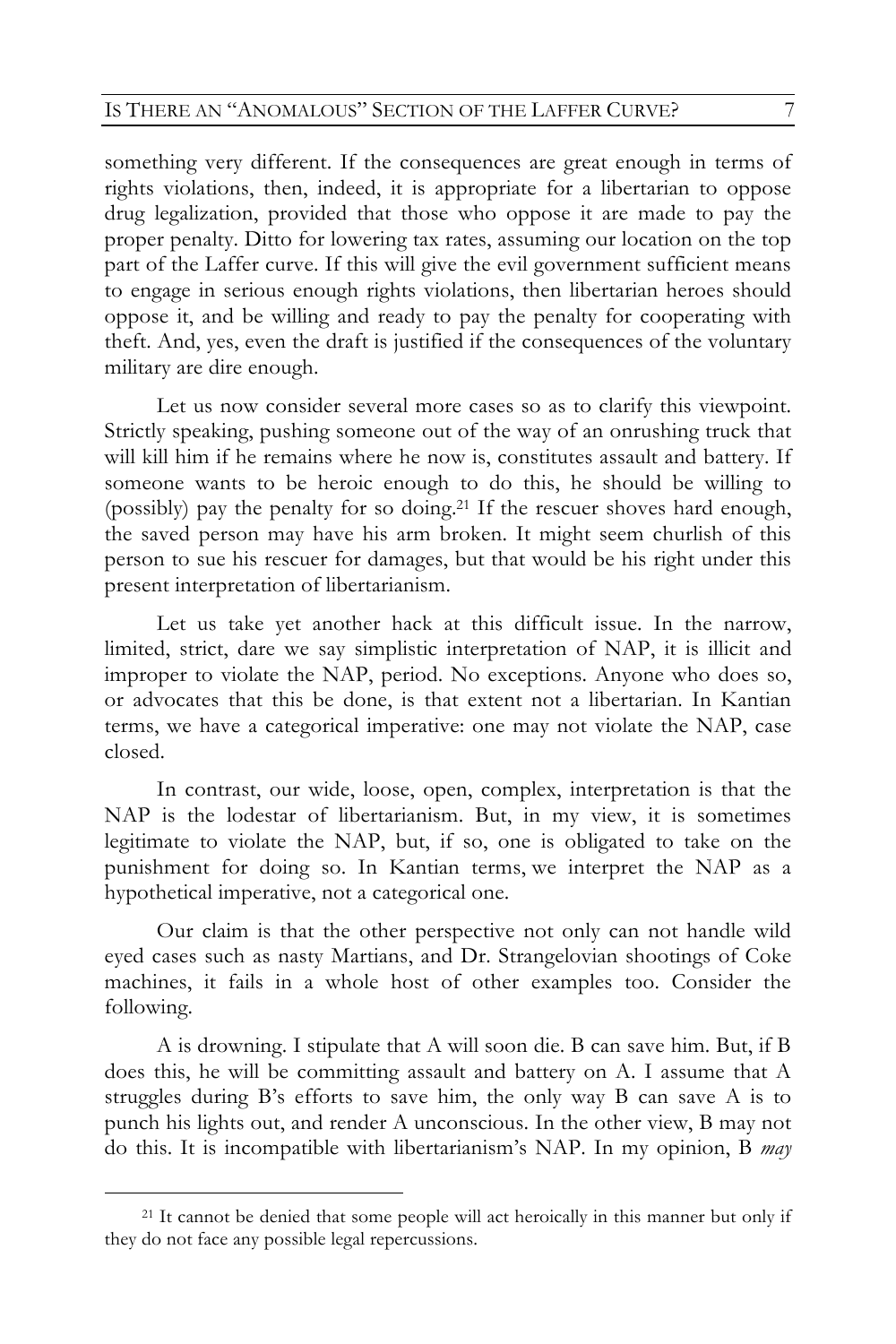do this, but is then obligated to pay off B for the harm, rights violation, he has committed on him.22

Another case: C is about to commit suicide, by jumping off a bridge. D see this, and grabs C in a bear hug, drags him away from the bridge, and tries to talk him into not taking his own life. D holds C captive for one day, after which, he allows C to do with his life exactly what he wants. But, in the meantime, D is guilty of slavery, kidnapping, assault. In the traditional libertarian view, it was improper to do this. It violated the NAP, and it thus was anti libertarian. In my perspective, it violated the NAP alright, but, as long as D was willing to pay the penalty for his NAP violation, his actions were compatible with libertarianism; heroic, even.

A third case. The simplistic view is compatible with that of Rothbard (1998, 176–78) on Calhoun; net tax consumers are the bad guys, net tax payers are the victims. Period. In my understanding, in contrast, this is only a first approximation. We have to take a more complex, measured view on this. I previously taught at Baruch College, Rutgers University and the University of Central Arkansas, all public institutions. Murray Rothbard was on the faculty at the University of Nevada Los Vegas, another public university. According to the limited, narrow interpretation of the NAP, neither Murray Rothbard nor I can claim to be libertarians. That, alone, seems to me like a refutation of this theory.

During the 1930s, the Nazis came to a Jewish town, with the following proposal-threat.23 If the Jews would turn over one member of their congregation to the Nazis, for execution, their choice, they would allow the rest of the town to live. If they refused, the entire populace of the town would be killed. Let us stipulate that the Nazis are not lying. According to the Talmud the prescription would be, do not violate the NAP. Don't cooperate with the Nazis in any way, manner, shape or form. In my view, the head Rabbi should either turn himself in, or offer the Nazis any volunteer from the town, for this execution. If so, he would thus save lives. Fewer rights would be violated.24

Suppose E gives F a gun for safekeeping. Then, one day E comes to F in a drunken rage, and demands his weapon back, so that he can either kill himself, or murder innocent person G. Clearly, it would be improper for F to

 <sup>22</sup> If A insists, which would be unlikely. Even more unlikely would be any private court defense agency being too supportive of A's lawsuit.

<sup>23</sup> As told to me by my friend and Chassidic Rabbi, Lipa Dubrawsky.

<sup>24</sup> We posit that the world ends right after this decision is made, to obviate any possible negative implications for the future. Maybe the Martians got into the act at this point. You never can tell, with Martians.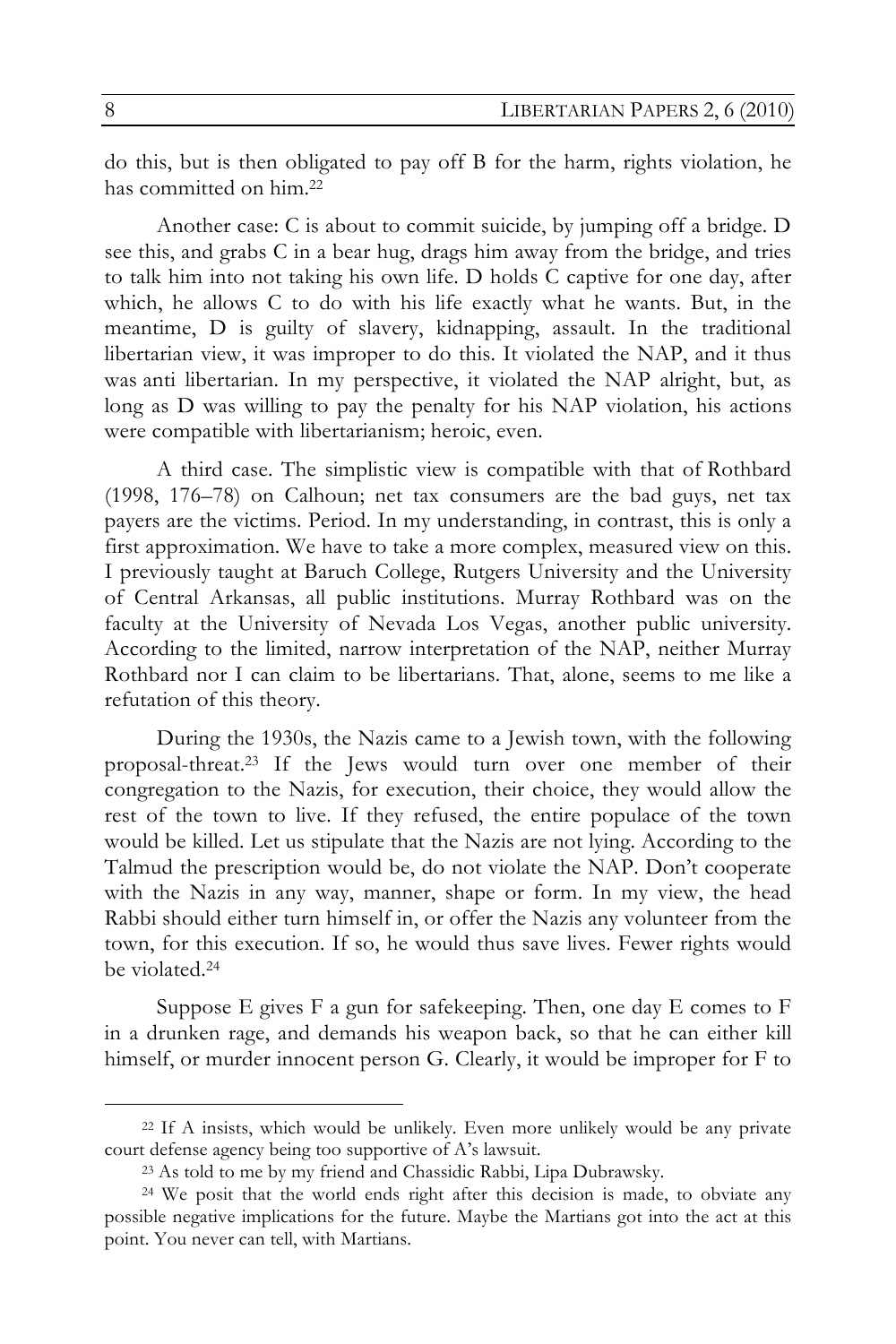give back E his pistol, and, that if F refused, he would owe E some sort of (financial) penalty for keeping E's property against E's will. That is, F violated the NAP, if we interpret it in the narrow manner.

To conclude. The narrow interpretation of the NAP is the traditional one in libertarian circles. In this perspective, it is a slam dunk to always favor tax rate reductions, even when on the "wrong side" of the Laffer curve, to support drug legalization, and to oppose the military draft. In the wider understanding the NAP I propose in this paper, these issues are by no means as easy to analyze.

Is there any foolproof, knock-down drag-out argument that can fully reconcile pure deontological libertarianism in the narrow sense with broad utilitarianism (we must stop all end of the world scenarios). No. The "Martians" can always say, "if you adhere to your libertarian principles, we'll pulverize the entire earth." This bifurcation cannot be overcome, or, at least, I see no way to fully deal with it. I have no knock out punch against it. But, there are better and worse ways of dealing with challenges of this sort, plus the suicide, coke machine and other such cases. One way is with narrow libertarianism: don't violate the NAP, period. If you do, in any way, manner shape or form, you are to that extent not a libertarian. I have rejected this option, as inferior to what may be characterized as "punishment libertarian theory." Is the latter perfect? Foolproof? Water tight? No. As David Gordon has pointed out to me, it makes something of the same mistake as does utilitarianism, when faced with the sadist. Do we take *his* utility into account? And if so, what about the utility *monster* who enjoys torturing people, we stipulate, *more* than the victims suffer from it.25 The response, "Well, we just don't *count* such utility" cries out for the response, "Why ever not? What is the difference, based on your theory"? In similar manner, we may ask of the theory I am putting forth in the present paper, "Why punish, at all, the 'perpetrator' of the violation of the NAP who shoots the coke machine, or saves the would-be suicide, or kills a few innocent people so that the Martians will stay off our case? If this person is truly a hero, why punish him?" The response, "Because he violated the NAP" is not fully convincing, because, in this case it is *good* to violate the NAP. However, imperfect as is this response, I think it is a good deal better than acquiescing in the notion that it is *bad* from the libertarian point of view to save people from suicide, shoot coke machines, etc.

 <sup>25</sup> Do not object, gentle reader, and point out the impermissibility, impossibility of cardinal utility, let alone interpersonal comparisons of utility. We are now stipulating all these measurements.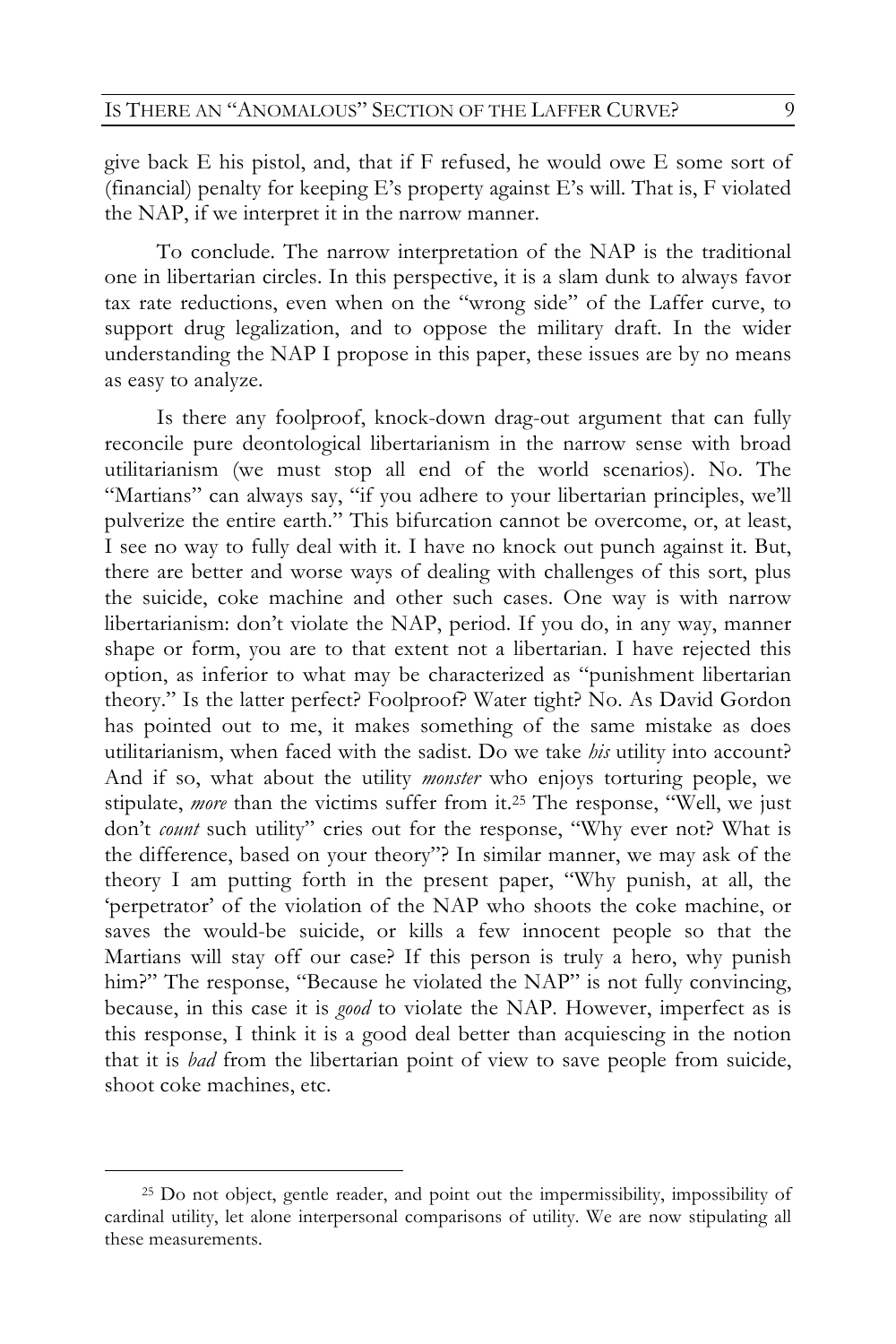#### **References**

- Barnett, William II and Walter Block. 2005. "On the Use and Misuse of the Laffer Curve" *Journal of Public Finance and Public Choice,* Vol. XXIV, No. 3, pp. 139–52.
- Block, Walter E. 1969. "Against the Volunteer Military," *The Libertarian Forum*, August 15, p. 4; www.mises.org/journals/lf/1969/1969\_08\_15.pdf.
	- ———. 1999. "Market Inalienability Once Again: Reply to Radin," *Thomas Jefferson Law Journal*, Vol. 22, No. 1, Fall, pp. 37–88; www.walterblock.com/publications/market\_inalienability.pdf.
		- ———. 2002–2003. "Berman on Blackmail: Taking Motives Fervently," *Florida State University Business Review*, Vol. 3, No. 1, pp. 57–114.
	- ———. 2003. "Libertarianism vs. Objectivism; A Response to Peter Schwartz," *Reason Papers*, Vol. 26, Summer, pp. 39–62.
	- ———. 2004a. "Austrian Law and Economics: The Contributions of Adolf Reinach and Murray Rothbard," *Quarterly Journal of Austrian Economics,* Vol. 7, No. 4, Winter, pp. 69–85.
	- ———. 2004b. "Reply to Frank van Dun's 'Natural Law and the Jurisprudence of Freedom,'" *Journal of Libertarian Studies*. Vol. 18, No. 2, Spring, pp. 65–72.
		- ———. 2006. "Radical Libertarianism: Applying Libertarian Principles to Dealing with the Unjust Government, Part II" *Reason Papers,* Vol. 28, Spring, pp. 85–109; www.walterblock.com/publications;
			- ———. Forthcoming. "Toward a Libertarian Theory of Guilt and Punishment for the Crime of Statism" *Journal of Libertarian Studies*.
		- ———. 2009. "Libertarian punishment theory: working for, and donating to, the state" *Libertarian Papers,* Vol. 1; www.libertarianpapers.org.
- Block, Walter, William Barnett II and Gene Callahan. 2005. "The Paradox of Coase as a Defender of Free Markets," *NYU Journal of Law & Liberty*, Vol. 1, No. 3, pp. 1075–1095; http://tinyurl.com/2hbzd4.
- Boudreaux, Donald. 1993. "A Life-Saving Lesson from Operation Desert Storm." *The Freeman*, October, Vol. 43, No. 10; www.thefreemanonline.org/columns/a-life-saving-lesson-fromoperation-desert-storm/
- Gregory, Anthony and Walter Block. Forthcoming. "On Immigration: Reply to Hoppe." *Journal of Libertarian Studies.*